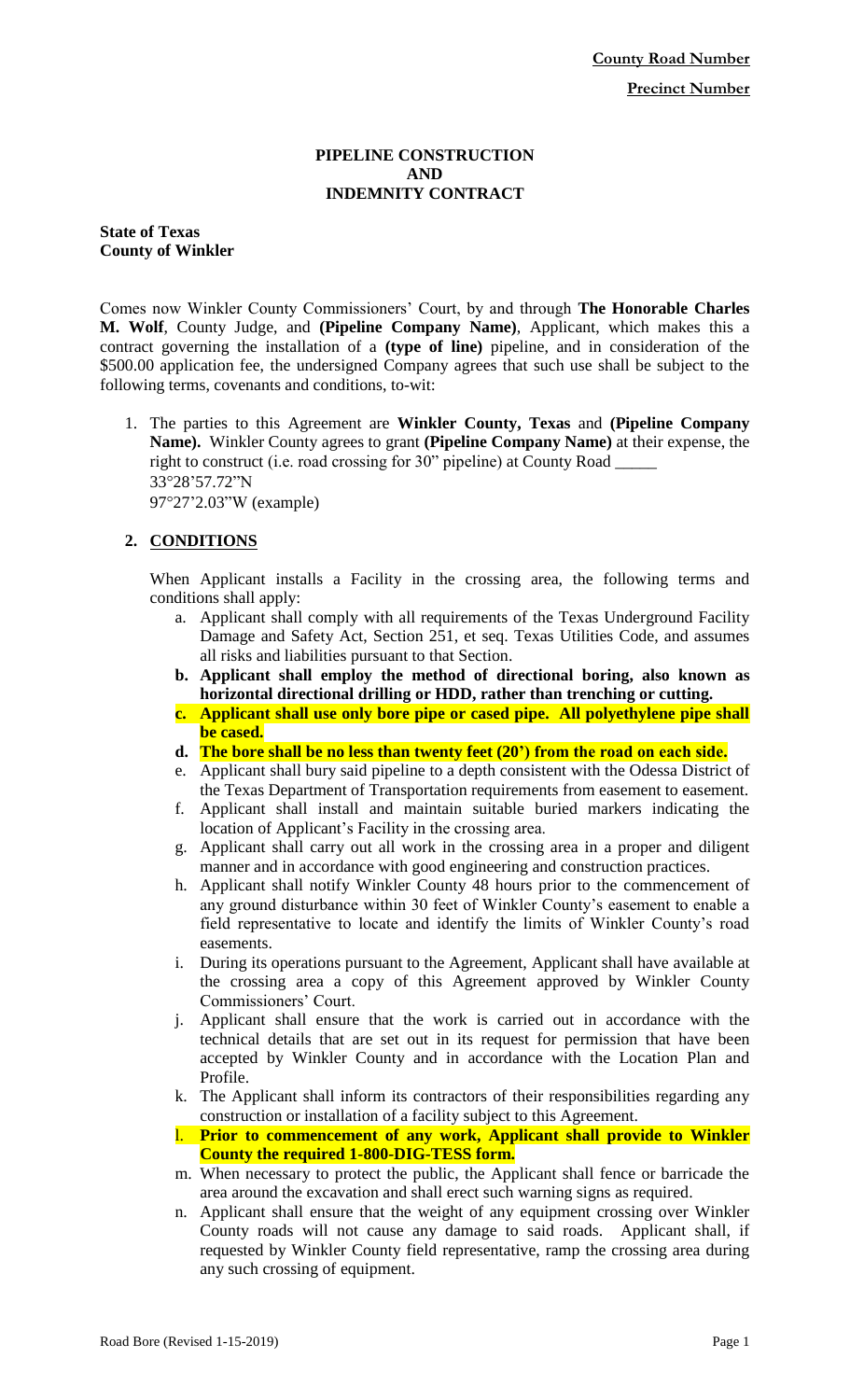- o. Applicant shall physically support Winkler County bridges, culvert crossings and road easements as required, or as directed by Winkler County, while any work is being carried out hereunder.
- p. Applicant shall cover any Winkler County road or easement damage with such quantity and quality of backfill material as is specified by Winkler County field representative prior to the Applicant commencing backfilling operations.
- q. Applicant shall, as soon as it is reasonably practical after the completion of Applicant's work in the crossing area, restore the surface of the crossing of the area as closely as is practical to the condition in which it existed immediately prior to the work being commenced.
- r. In the case of damage to Applicant's Facility in the crossing area or other emergency, Applicant shall commence the necessary work and shall forthwith give to Winkler County's field representative verbal notice of such damage or other emergency and of the necessary work to be conducted, and shall forthwith give written notice to Winkler County.
- s. The whole of the cost of the work with respect to Applicant's facility in the crossing area shall be borne by Applicant.
- t. Applicant shall be liable for and shall pay all taxes, rates and assessments of every description whatsoever that may be imposed by any lawful authority by reason of the presence of Applicant's facility in the crossing area, or by reason of this Agreement or of anything done by Applicant pursuant to this Agreement. Applicant shall indemnify Winkler County from and against all such taxes, rates and assessments.
- u. The costs associated with the location and identification of **(Pipeline Company Name)'**s pipelines or the supervision or monitoring of work in the crossing area shall not be charged to the Applicant for short term work. However, if Applicant's work extends past three (3) working days, these extended costs, including the first three (3) days, will be charged to the Applicant.
- v. Applicant shall, except in cases of emergency, provide three (3) working days' notice to Winkler County prior to commencement of construction or installation of the facility.

## **3. REMEDY ON DEFAULT**

In the case of default by Applicant in carrying out any of the provisions of this Agreement, Winkler County may give notice thereof to Applicant. If Applicant fails to commence to remedy such default with fifteen (15) days after receipt of such notice and diligently complete such remedy thereafter, Winkler County may take such steps as are appropriate to remedy such default and Applicant shall be liable for and shall pay all reasonable costs and expenses incurred by Winkler County in remedying the default.

Without restricting or limiting any other remedy which Winkler County may have against Applicant at law or in equity or pursuant to the terms of this Agreement, in the event the Applicant fails to comply with the terms of this Agreement, the Applicant shall pay to Winkler County forthwith upon demand the sum of **One Thousand and no/100 Dollars per foot (\$1,000.00/ft.) of county road measured from right-of-way to right-of-way** as liquidated damages for breach of the aforesaid covenant, it being agreed between Applicant and Winkler County that the actual damages to Winkler County in the event of such breach are impractical to ascertain and that the aforesaid amount is a reasonable estimate thereof.

## **4. FURTHER WORK**

- **a.** If, subsequent to the initial work to be undertaken by Applicant for its facility, either Winkler County or Applicant desires to undertake any work in the crossing area, this Agreement shall be deemed to grant consent to that party, and the provisions of this Agreement shall apply mutatis mutandis to all subsequent work undertaken by either party.
- **b.** Notwithstanding the foregoing, installation of any facility other than those covered by this Agreement, shall require a separate crossing agreement.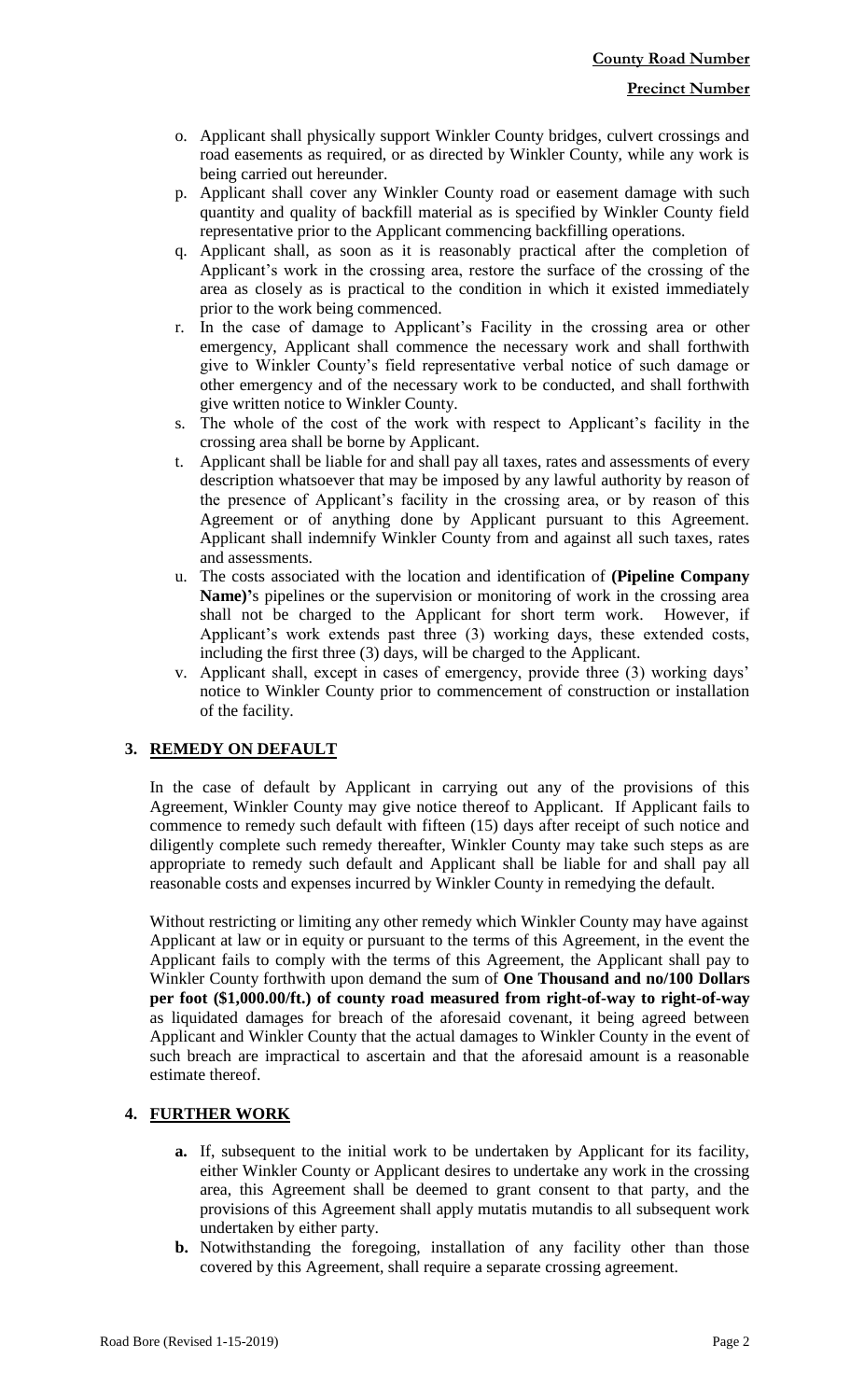**c.** Notwithstanding the foregoing, if emergency work is required by either party, that party shall commence the necessary work and shall forthwith give the other party's field representative verbal notice of the emergency and necessary work, and shall forthwith give written notice hereof.

# **5. LIABILITY AND INDEMNITY**

### Applicant shall

- a. be liable to Winkler County for all loss, damages and expenses which Winkler County may suffer, sustain, pay or incur by reason of any matter or thing arising out of or attributable to any act or omission of Applicant, its servants, agents, contractors or employees in respect of Applicant's use of the crossing area or by reason of this Agreement, and in addition,
- b. indemnify Winkler County against all actions, proceedings, claims, demands and costs which may be brought against or suffered by Winkler County or which it may sustain, pay or incur by reason of any matter or thing arising out of or attributable to any act or omission of Applicant, its servants, agents, contractors or employees in respect of Applicant's construction, use and maintenance of the crossing area or by reason of this Agreement.

### **6. ASSIGNMENT**

Neither party shall assign or transfer this Agreement or the rights and privileges hereby granted without the written consent of the other party first had and obtained and such consent shall not be unreasonably withheld. Together with any request for such consent, the Assignor shall provide the other party with the Assignee's written confirmation that the Assignee is familiar with the terms of this Agreement and agrees to be bound by the terms of this Agreement.

- **7.** Winkler County does not presume to permit the placement of said line on private land or State highway, and its permission granted hereunder only extends to that portion of said line which travels within the easement of the County Road in Exhibit A.
- **8. (Pipeline Company Name)** hereby certifies that they hold superior title to either the mineral or fee simple estate in the properties across which said pipeline shall travel, or are beneficiaries of contract with the property owners entitling the Applicant to construct and place said line. Upon request, the Applicant will provide proof of such contractual agreement or other legal right to place the pipeline upon ground adjacent to the County right of way.
- **9. (Pipeline Company Name)** hereby agrees to indemnify and save harmless Winkler County, from any liability or damages the County may suffer as the result of the construction, use, maintenance, placement or failure of the pipeline which is the claims, demands, costs or judgments against the County arising out of subject of this Agreement. The indemnity herein provided shall extend from the date of this Agreement until such date as the line is removed and the site is inspected and approved by the County after said removal.
- **10.** If the County, in the enforcement of any part of this Agreement, shall incur necessary expenses, or become obligated to pay attorneys' fees or court costs, **(Pipeline Company Name)** agrees to reimburse the County for such expenses, attorneys' fees, or costs within sixty (60) days after receiving written notice from the County of the incurring of such expenses, attorneys' fees, costs or obligations.
- **11.** Should **(Pipeline Company Name)** fail to pay the County within the sixty (60) day period referred to in the foregoing paragraph, **(Pipeline Company Name)** agrees to pay interest at the rate of eighteen (18) percent per annum or the maximum legal rate permitted by law on the necessary expenses or costs incurred by the County in the enforcement of this contract or on any sums. **(Pipeline Company Name)** is obliged to pay with respect to the matter to which indemnity is given by this contract, from the date such expenses or costs are incurred, or such sums are paid by the County.